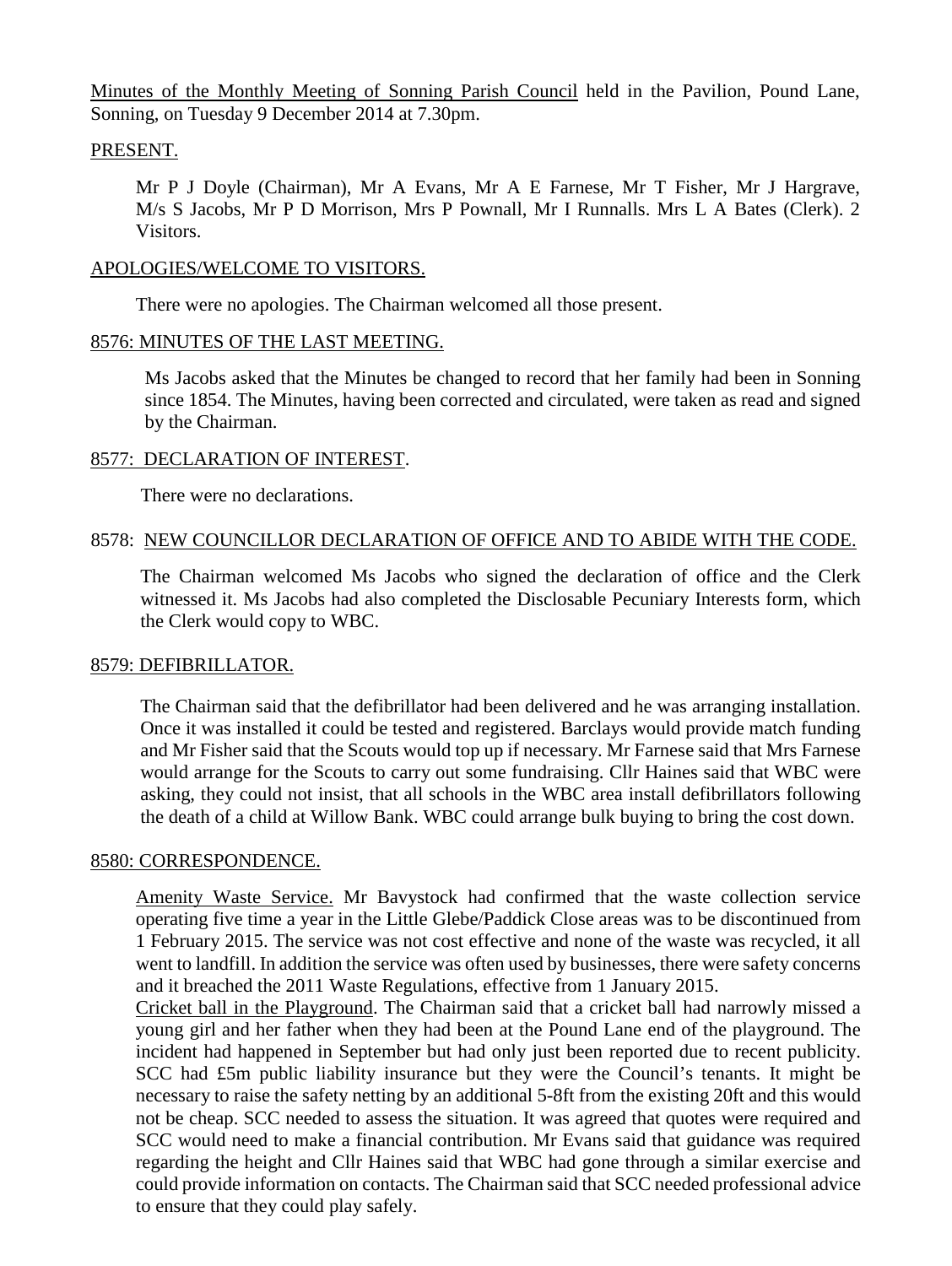## 8580: CORRESPONDENCE (Cont'd).

Letter from Resident. A letter had been received regarding comments made at the November meeting. This had been circulated for information to Councillors.

Carol Services. The WBC Mayors Carol Service would be held in St. Peters Wokingham on 19 December and the Annual Primary Schools Service would be held on 14 December.

Speeding Traffic in Pound Lane. Mr Runnalls had recently had a phone call from Mrs Cherry of Glebe Lane complaining, in very strong terms, about the speeding of vehicles in Pound Lane at school drop off time, especially those northbound from the A4. Apparently two police officers had been present outside the school recently and one of them was narrowly missed by a speeding vehicle. Ms Cherry had asked why the enforceable 20 limit could not be extended to the roundabout itself and then properly policed. Mr Farnese said the situation had not been helped by the fact that, currently, there was no school crossing lady and parents parking in Pound lane rather than using the car park. Mr Runnalls said that a 20mph speed limit was enforceable and if it extended to the A4 it would provide better cover. The Clerk would write to Mr Davey ask if this could be arranged.

Mr Fisher said that the new bus appeared to wider than the previous one making it even more difficult for it to pass though the village.

## 8581: PLANNING.

The Chairman said that the planning officer had been planning to recommend approval for the scheme at Birchley. However a new officer had been appointed and was not supporting it. Cllr Haines said that he had asked for the provisional listing to remain in place as amended plans would be forthcoming. The Chairman said that the applicants at August Field now had approval for the conditions attached to their approval. There had been a lot of opposition to the proposed extension to the Little Cottage in the High Street and a provisional listing had been applied. There were some reservations about a new application at the RBCS and a list of these were being drawn up in order to submit a recommendation for refusal. These included concerns about the drainage, additional traffic to the site when the new media centre was let to the public, rubbish being dumped on high ground near the River, loss of trees from the site and no on-site parking for students. The Chairman said there had been no consideration about the effect the development would have on the Parish and there had been no consultation with the Parish The Planning Committee had no objections to the proposed new gates at the Old House but a new entrance was being installed at Sonning Court without permission and this would affect the street scene. Cllr Haines said that WBC had put a TPO on a Red Oak tree in Pound Lane. The following applications were ongoing: 100 Thames Valley Park Drive (A/2014/1668): 100 Thames Valley Park Drive (CLP/2014/1606): South Lodge Sonning Lane (F/2014/1832): 25 Glebe Lane (F/2014/1874): Birchley Old Bath Road (F/2014/1879**):** The Sharrow Parkway Drive (F/2014/2063): St. Andrews Church (NMT/2014/2083): St Andrews Church (C/2014/2110): Homelea/May Tree House (F/2014/1946): Reading Blue Coat School (F/2014/2116): The Old House Thames Street (F/2014/2166). : 33 Little Glebe (F/2014/2285)**.** The following applications had been approved: Holme Park Sports Ground (F/2014/2196): 33 Little Glebe (F/2014/2285): August Field (C/2014/2112).

The following applications had been refused. There were no refusals.

The following new applications had been received. The Little Cottage High Street (F/2014/2390). Erection of first floor rear extension to dwelling: 29 Sonning Meadows (F/2014/2444). Conversion of existing loft space to additional habitable accommodation to include erection of a rear and front dormer extensions to dwelling: Holme Park Sonning Lane (RBCS) (F/2014/2319). Erection of new Performing Arts Centre, Grounds Maintenance & Activity Centre, Design & Technology Centre, temporary Drama Studio, plus the formation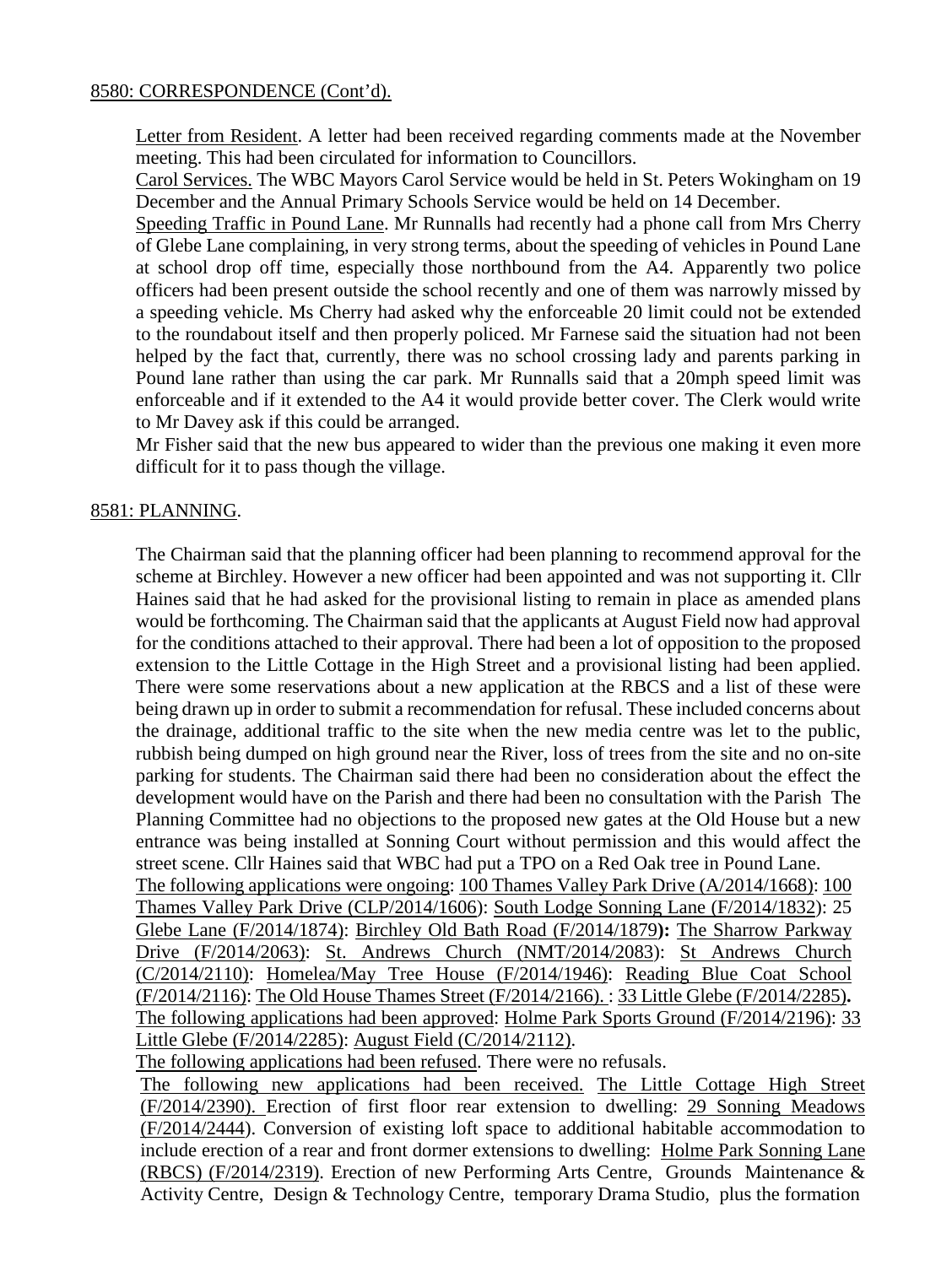## 8581: PLANNING (Cont'd).

of new vehicle drop-off lane & turning point and associated alterations to parking & landscaping. Demolition of Music Centre, ICT Centre, Way Hall Drama Studio, Design Technology building, CCF Building and Grounds & Maintenance buildings.

#### 8582: CONSERVATION ASSESSMENT.

The Chairman said that Mr Thorpe was editing the draft CAA and he and Mr Thorpe would meet Ms Coulter in January. There would also be a further meeting with Mr Stephens.

#### 8583: QUESTIONS FOR BOROUGH COUNCILLOR.

Cllr Haines said that WBC were under extreme pressure financially and needed to save £7m a year over the next three years. This was the result of some government cuts and extra expenditure. A lot of authorities were in serious financial difficulties. There were new rules about how much savings a person could have before going into a care home. WBC were one of 100 authorities writing to the government on the situation. WBC were looking for ways to make money and were to build 60-70 new homes on the Phoenix Estate, a multi-million pound redevelopment of modern flats and homes that would replace two blocks of 1960s-built flats in a run-down area of Wokingham. The Park and Ride at the Showcase Cinema was to be transferred to the Winnersh Station and at last Mere Oak would make a profit. The was a question as to whether or not WBC should adopt newly built roads as before and there was a proposal to replace the WBC stock of street lights with LED, as was being done across the country. WBC were also proposing to replace those street lights which were in poor condition. The Chairman asked if Planning Officers were self-employed. Cllr Haines said that there was a shortage of Planning Officers across the country so WBC were using contractors. Planners could make serious money and if the Council could not offer enough planners would go elsewhere.

## 8584: PARISHIONERS QUESTIONS

The Chairman invited Mr McCulloch to speak. Mr McCulloch said that there had been an accident involving a cyclist and a car in Thames Street close to his access and he had assisted her. The lady had not been badly hurt but had been shaken. The car was likely to have been speeding, having overtaken a van parked outside Sonning Court. Mr Peters had undertaken a lot of work on traffic management in Sonning, and he had operated an effective lorry watch. Mr McCulloch asked if anyone had examined Mr Peters work. The Chairman said that WBC's road maintenance in Sonning was non-existent, lots of work had been identified but had not been carried out. Mr McCulloch said that he had not seen anything tangible coming out of Mr Peters work. The Chairman said that the Bridge was now classed as a weak bridge and the number of lorries using Sonning as a route was now negligible. Mr McCulloch asked what SPC had done. Mr Runnalls said that most of the traffic proposals had been thrown out by WBC Highways and the only one they supported had not been supported by residents. Mr McCulloch said the question still remained, what had SPC done. The Chairman said that they had identified problems with the drains but WBC had not carried out any of the promised work. Mr McCulloch said that he didn't see that SPC were doing anything and the Sonning and Sonning Eye Society agreed with him that Mr Peter's efforts had been squandered by SPC.

#### 8585: WEB SITE.

 The Chairman said that this was up and running successfully. Thanks were due to all those Involved.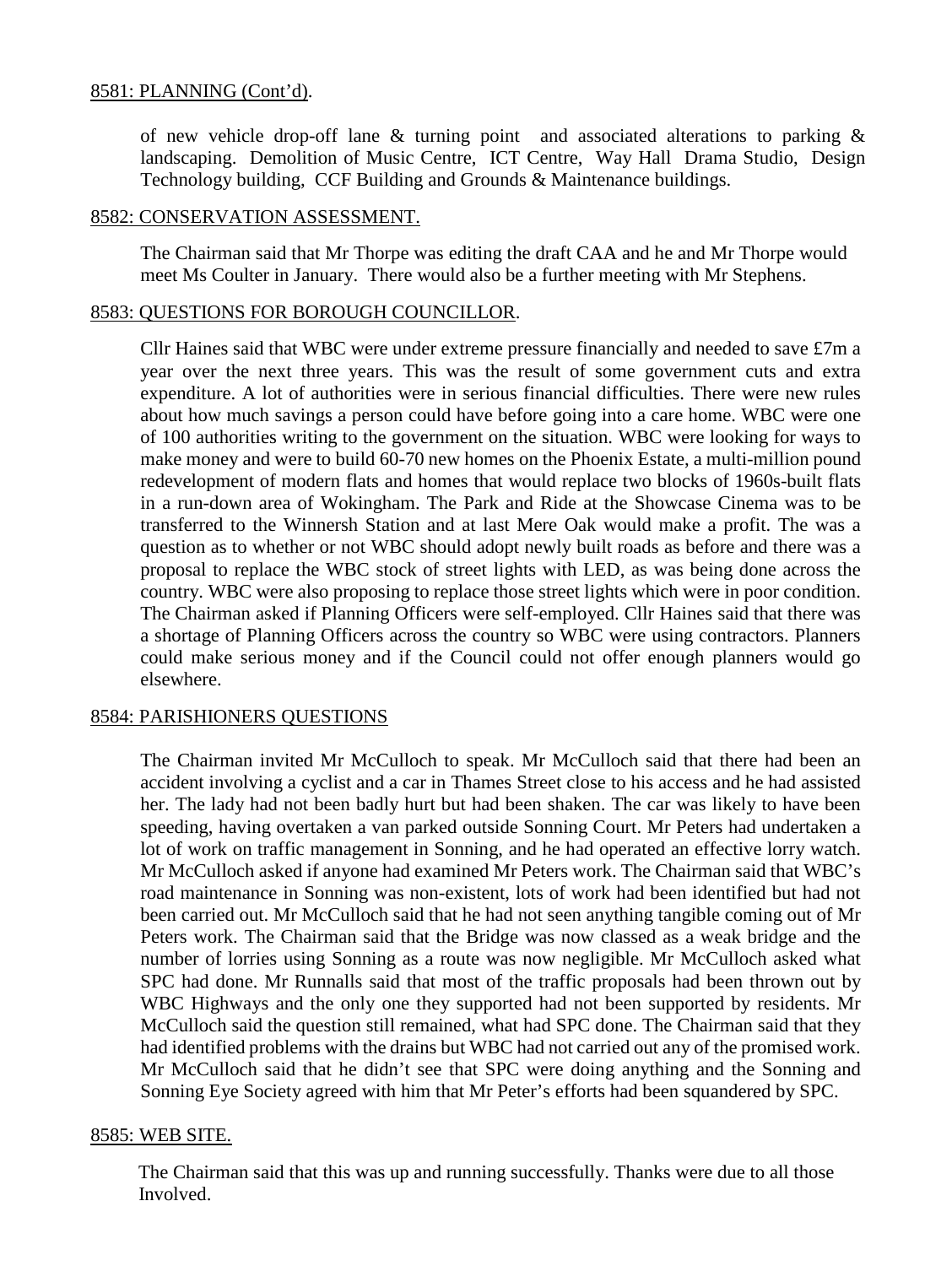#### 8586: FINANCE.

- a) Report. The Clerk had prepared a report which was noted.
- b) Payment of Accounts (Oct and Nov). Mrs Pownall proposed making the following payments, Mr Fisher seconded, and this was unanimously approved. The Chairman said that Mr Collier had renovated the Wharf at a cost of only £200. Mr Collier had suggested that concrete slabs could be laid in convenient positions to allow barbeques to be lit without damaging the grass.

#### **October**

| Henley Contracting – Mow Pond Area                       | 400.00  |
|----------------------------------------------------------|---------|
| Henley Contracting-Mow main Field                        | 240.00  |
| Henley Contracting-Mow Outfield                          | 60.00   |
| Henley Contracting - Weed Control                        | 395.00  |
| Mrs L A Bates – Honorarium less Tax                      | 2472.20 |
| Mrs L A Bates - Telephone                                | 40.00   |
| <b>Inland Revenue - Tax</b>                              | 175.30  |
| Quadron Dog Bins                                         | 84.24   |
| <b>Environment Agency</b>                                | 51.01   |
| <b>RES</b>                                               | 106.20  |
| Sonning Landscapes Mow Wharf 26.00: Mow Playground 52.00 | 78.00   |
| Sonning Landscapes Clear Wharf & Seed                    | 220.00  |
| Mr K Trimmings                                           | 145.83  |
|                                                          | 4467.78 |

#### November

| Tony Thorpe $\&$ Associates – CAA Input | 250.00  |
|-----------------------------------------|---------|
| <b>BALC</b> – Councillor Guides         | 12.80   |
| Henley Contracting – Main Mowing        | 720.00  |
| $Quadron - Dog Bins$                    | 84.24   |
| Playdale – Safety Surface Repairs       | 714.00  |
|                                         | 1781.04 |

c) Draft 2015/16 Budget. The Clerk would provide a hard copy of the 2014/15 budget for Mr Hargrave who had not received the e-mail from the Clerk so that he could prepare and circulate the draft budget. Mr Farnese said that WBC would not be giving a grant to Parishes as they had done for the past two years. Mr Farnese also said that the bus shelters needed to be cleared.

#### 8587: PROPOSALS FOR QUEENS JUBILEE.

Mr Fisher and Mr Hargrave were continuing to seek further contributions for the lighting.

#### 8588: HIGHWAYS.

Mr Evans said the new Lafarge site would generate a lot of lorries, it wasn't clear which route they would take. The proposals included a bridge over the Spring Lane and overall the extraction would create a lot of mess, making a good case for an additional crossing. Mr Evans suggested writing to Theresa May (MP) and to the Henley and Reading MP's. Mr Hargrave would draft a letter and the Chairman would provide information.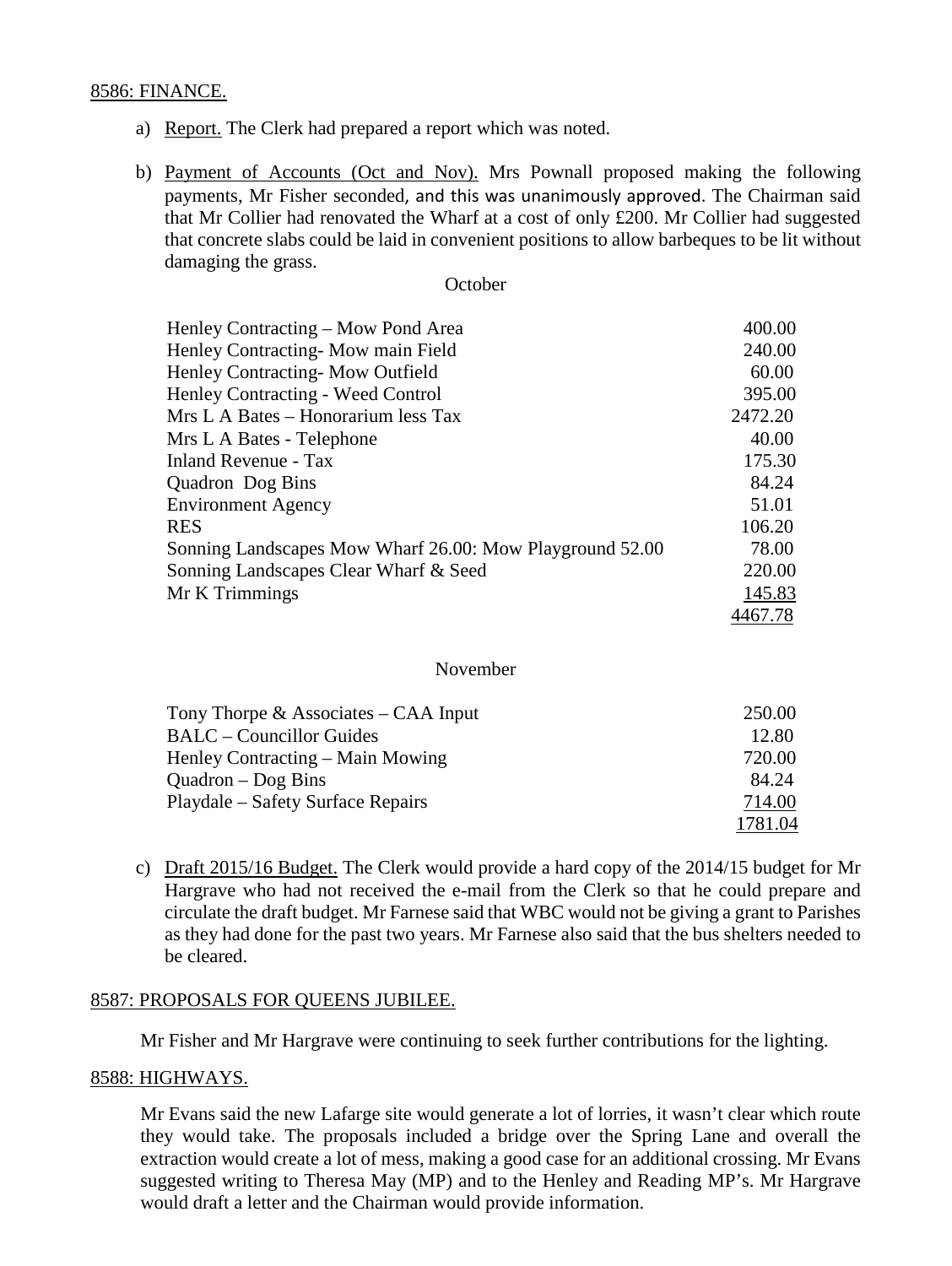## 8588: HIGHWAYS (Cont'd).

Mr Evans said that the Neighbourhood Watch wanted Sonning to be classed as a 'no cold canvassing at the door' area and had asked if they could put postcards with the information in with the SPC Newsletter. Trading Standards would provide the postcards and it was agreed to include these in the Newsletter drop.

## 8589: RECREATION AND ENVIRONMENT W.G.

- a) Report. Mrs Pownall said that there was little to report.
- b) Safety Checks. Mr Farnese said that he had checked the playground.
- c) Quote for Beech Trees. A second quote had been received for grinding out the Beech stump in the Playground. Henley Contracting would charge £300 as opposed to Canon Tree Care who would charge £475. Henley Contracting required more information about the trees before quoting. Following discussion it was agreed to ask Canon Tree care to go ahead with the work to the trees at £1805 plus VAT but not to proceed with the stump grinding.
- d) Quote for Water Management. It was agreed that this was not a good time to consider implementing this.
- e) SCC Scoreboard. The Chairman said final drawing were required.
- f) Dog Bin Pound Lane. Quadron had quoted £70.85 plus VAT per week to empty all three bins already being emptied. It was not clear if the same rate would apply to a bin in a different location. The Chairman said that the location for a new bin would have to be checked out, perhaps at the junction with West Drive.

Mr Fisher and Mr Liddiard would install the new litter bins in the recreation ground.

## 8590: TECHNICAL SERVICES.

- a) Safety Checks. Mr Farnese said that these had been carried out.
- b) Report. Mr Farnese said that the Great House were making a mess and these seemed to be an additional bin in the area.
- c) Condition of Allotments. Mr Farnese said that there had been a complaint about the hedge, he and the Chairman would look into this. A shed had deteriorated and needed to be taken down, the Clerk said the tenant was about to do this.
- d) E A Survey. The Chairman said that The Environment Agency were carrying out a survey of the riverbed with a view to dredging. The River was very high preventing work on several occasions.
- e) Drains. The Chairman said that he had met Eddie Napper following his reply to the SPC submission on flooding. Mr Napper had said the drains were OK however, on inspection Mr Napper agreed that all the drains were blocked solid and that they should be attended to. The Clerk would write to confirm the discussion and ask when the drains would be emptied. The Chairman said that he had met a representative of Thames Water and agreed that they should put their own lock on the Wharf gate but nothing had happened.

## 8591: PREPARATIONS FOR TWINNING ANNIVERSARY 1995-2015

The Chairman said that this was progressing.

Mr Farnese said that Sonning Primary School would be celebrating its  $60<sup>th</sup>$  anniversary, should SPC support this.

The Chairman had confirmed the booking for the SPC Christmas Supper at the Great House. There was no cost to the SPC but Councillors would pay £28.50 per head.